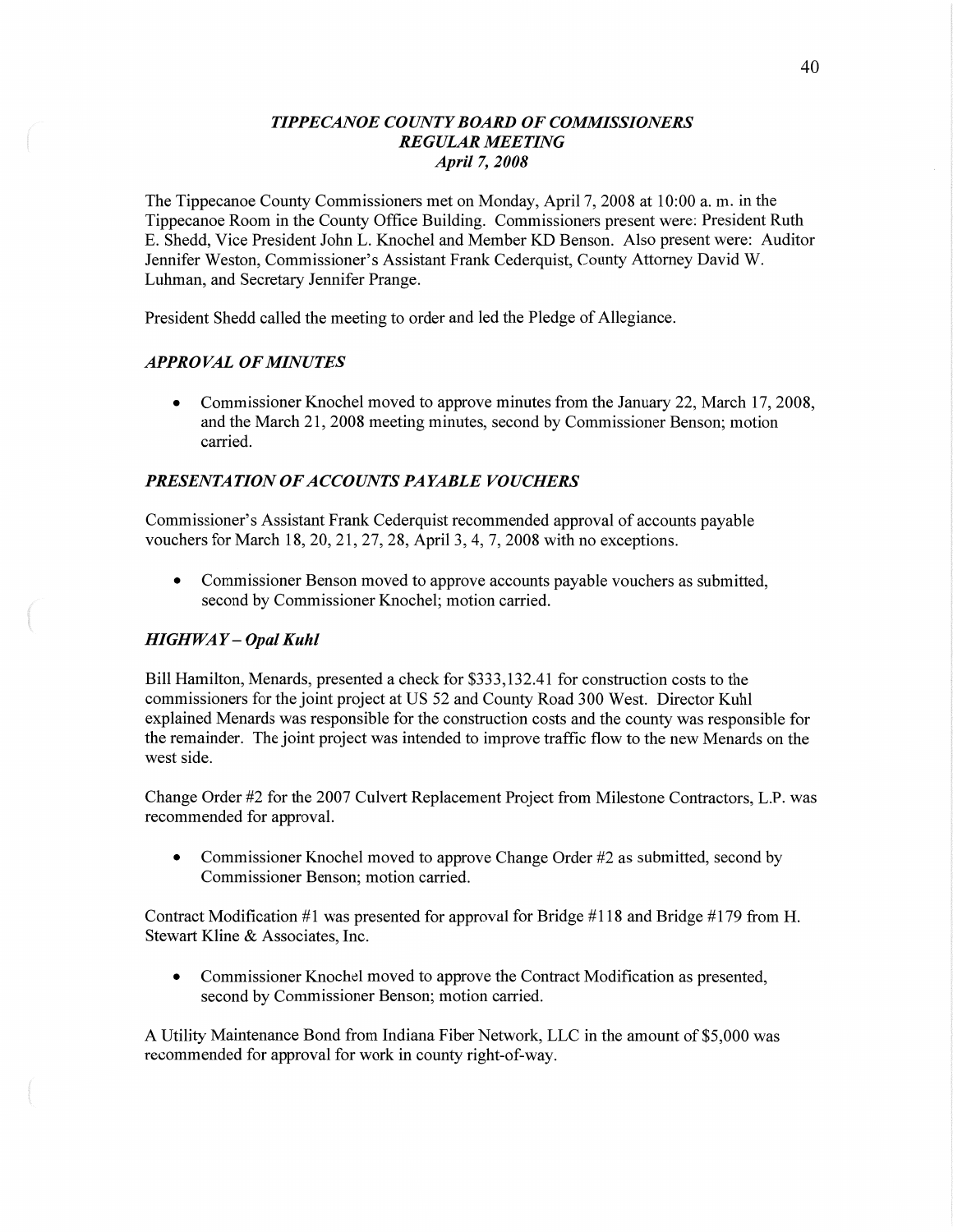**0** Commissioner Knochel moved to approve Utility Maintenance Bond as presented, second by Commissioner Benson; motion carried.

Payment and Performance Bonds from Jack Isom Construction Co., Inc. in the amount of \$380,432.35 for Bridge #28 were presented for approval.

**0** Commissioner Knochel moved to approve the Payment and Performance Bonds as presented, second by Commissioner Benson; motion carried.

Payment and Performance Bonds were also recommended for approval from Jack Isom Construction Co., Inc. for Bridges #54 and #160 in the amount of \$660,886.18.

**0** Commissioner Knochel moved to approve the Payment and Performance Bonds as presented, second by Commissioner Benson; motion carried.

**A** Design Agreement with Floyd E. Burroughs & Associates for engineering services on Bridge #33 was recommended for approval.

Commissioner Knochel moved to approve the Design Agreement as presented, second by Commissioner Benson; motion carried.

## UZO **AMENDMENT** #58 **— WIND ENERGY CONVERSION SYSTEM (WECS) REVISION** TO **ANIENDMENT** #55

**0** Commissioner Knochel moved to hear UZO Amendment #5 8; Ordinance 2008-09-CM, second by Commissioner Benson; motion carried.

APC Director Sallie Fahey discussed the proposed amendment which addresses wind farm energy transmission **lines** and small wind farms in residential areas. Director Fahey explained electrical transmission lines on wind farms sites will **have** to be buried from turbans to substations according to the amendment. Also, the amendment eliminates the use of small wind systems in residential areas and states only micro systems are allowed.

### Public Comment

None

«WWW-r»

Auditor Weston recorded the vote:

| Shedd   | Yes |
|---------|-----|
| Knochel | Yes |
| Benson  | Yes |

Ordinance 2008-09-CM passed 3-0.

### UZO **AMENDMENT** #59 **— OUTSIDE STORAGE** IN THE **INDUSTRIAL ZONES:**

**0** Commissioner Knochel moved to hear UZO Amendment #59; Ordinance 2008-10-CM, second by Commissioner Benson; motion carried.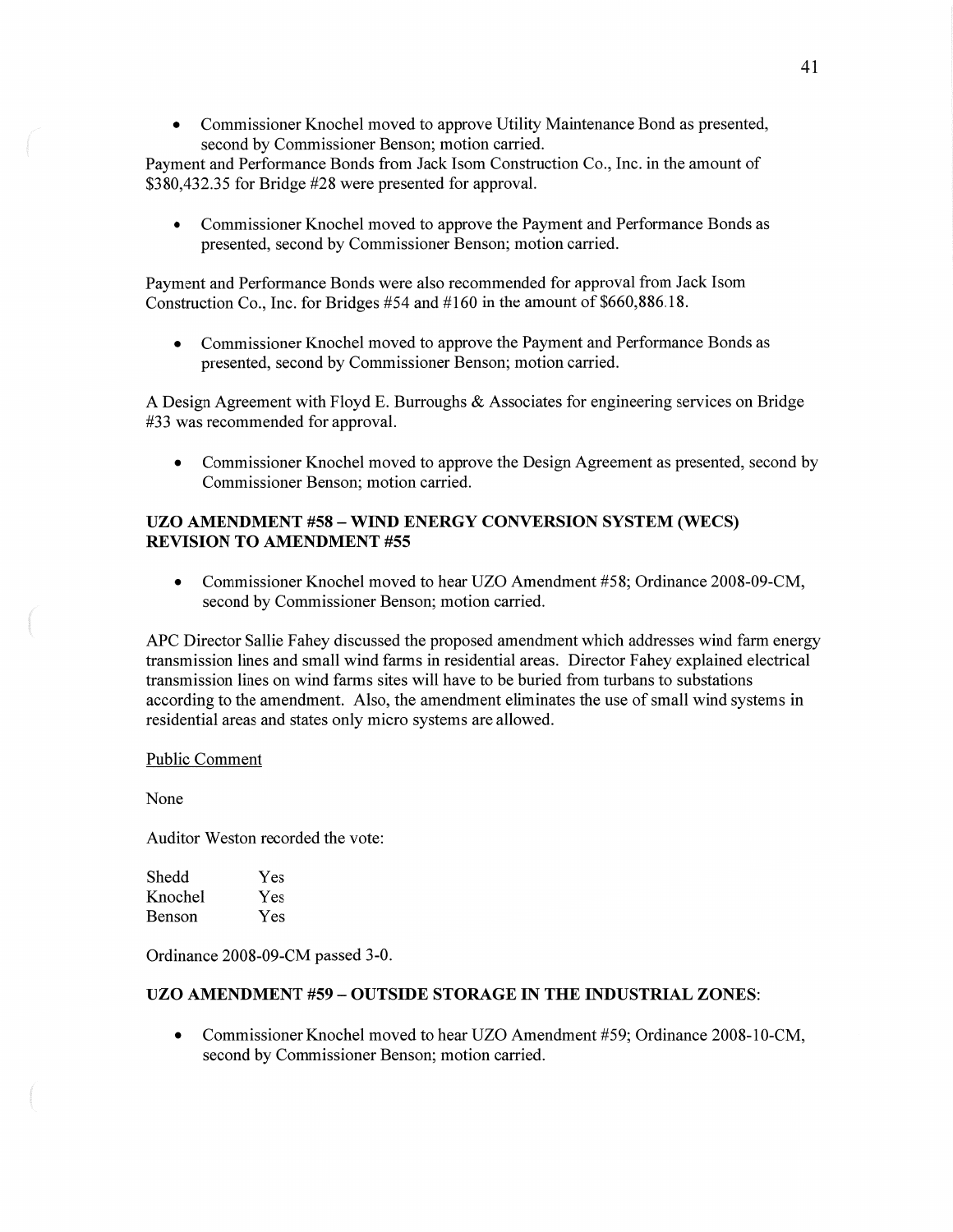Director Fahey clarified the amendment regarding the three types of industrial zones. These zones are characterized by the impact to neighbors based on outdoor activity. Other uses permitted in this type of zone may have the typical level of outdoor activity but are limited to uses permitted in industrial zones.

#### Public Comment

Auditor Weston recorded the vote:

| Shedd   | Yes |
|---------|-----|
| Knochel | Yes |
| Benson  | Yes |

Ordinance 2008-10-CM passed 3-0.

#### **JUVENILE ALTERNATIVES — Tammy Patrick**

Director Tammy Patrick requested approval of a Juvenile Specialist position. The position is a PAT II with funding provided by project income through Community Corrections.

• Commissioner Knochel moved to approve the Juvenile Specialist position, second by Commissioner Benson; motion carried.

### **BOARD** OF **ELECTION & REGISTRATION** *—* **Linda** Phillips **& Heather Maddox**

Clerk Linda Phillips requested approval for contracts for Election Workers and Training for P011 workers at Ivy Tech.

**0** Commissioner Knochel moved to approve the contracts as presented, second by Commissioner Benson; motion carried.

#### **TREASURER PLAN TENGA —** Bob **Plantenga**

Treasurer Plantenga requested approval for termination of a Professional Services Contract with Atlas Collections, Inc. **Atlas** Collections charges 35% for recovering property taxes and does not provide status reports. Premier Credit Services charges 18% and provides access to accounts in collections.

• Commissioner Knochel moved to approve the termination of contract as requested, second by Commissioner Benson; motion carried.

### **MITS** *—* **Diane Hawkins**

**MITS** Director Diane Hawkins reported on a recent request for public records from the Taxpayer Advocacy Group. She explained the request is progressing slowly due to the magnitude of the request. The **MITS** department is preparing for the upcoming election which will consume <sup>a</sup> large portion of time. Director Hawkins confirmed the request will require numerous staff hours to complete.

Commissioner Benson proposed **<sup>a</sup>**public meeting with the Taxpayer Advocacy Group to discuss any issues they feel the public has not been privy to. She stressed the request will be expensive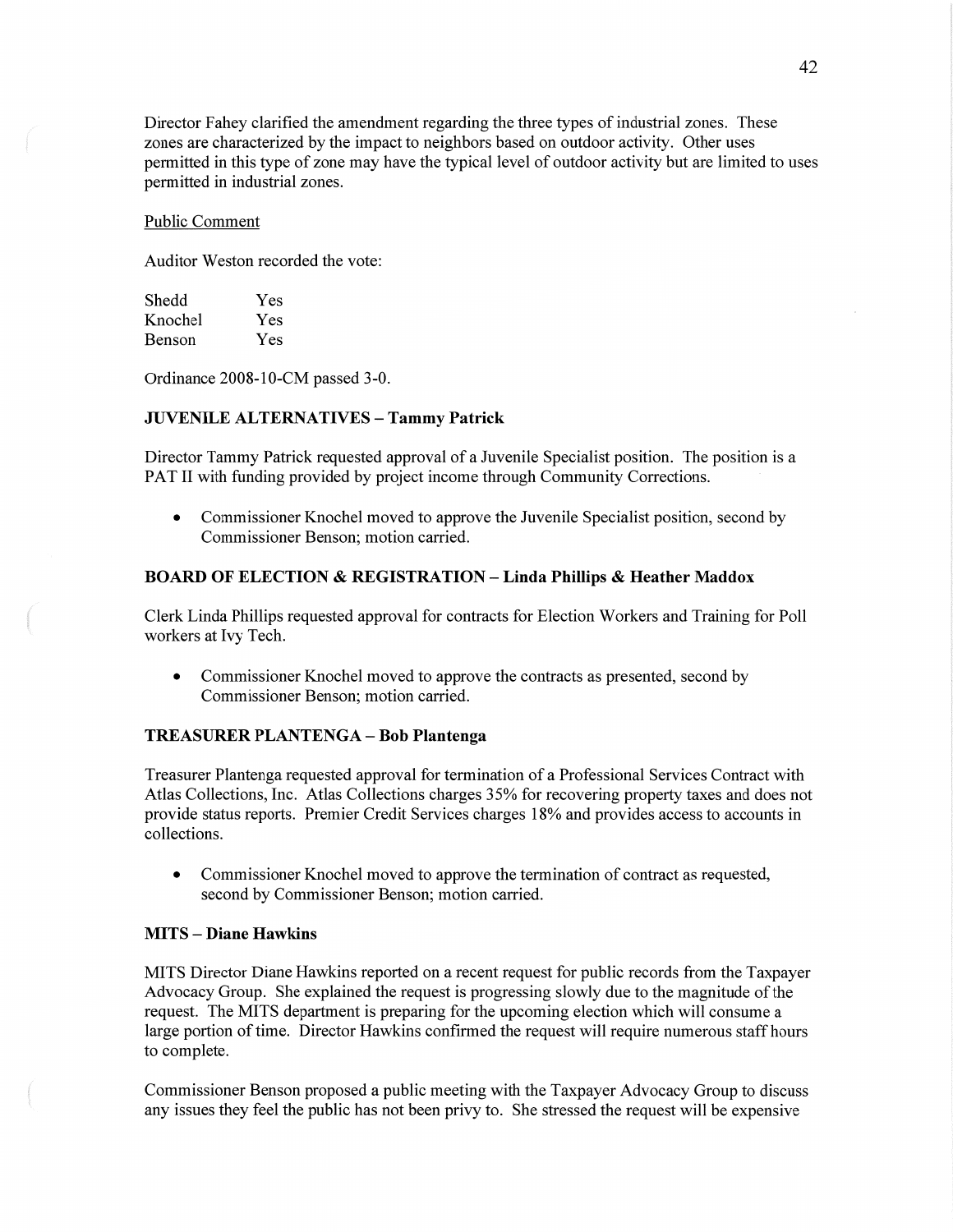for taxpayers and in an effort to minimize the cost the commissioners are willing to hold a public meeting to accommodate the request of the group.

Michele Blaas, Taxpayer Advocacy Group, agreed that she wanted to avoid the cost to taxpayers. She proposed meeting with the commissioners to discuss issues at **hand** and follow-up with a public meeting if needed. She confirmed the request for information could be put on hold until she had a chance to meet with one of the commissioners.

## **RESOLUTION 2008-15-CM, APPROVING FORM** OF **LEASE** OF **PROPERTY (FOCUS JUVENILE SERVICES PROGRAM)**

Youth Services Director Rebecca Humphrey stated the proposed resolution for lease at the YWCA will be for the FOCUS Juvenile Services Program. She confirmed the lease will allow for all the juvenile programs to co-exist in the same building thus freeing up office space in other county buildings. The lease will save the county \$16,000 per year and funding for the lease will be provided by Community Corrections.

### Public Comment

None

 $\big($ 

**0** Commissioner Knochel **moved** to approve Resolution 2008-15-CM, second by Commissioner Benson; motion carried.

## **RESOLUTION** 2008—l7—CM, **AMENDING** THE **CUMULATIVE CAPITAL DEVELOPMENT PLAN**

Attorney Luhman explained the amendment to the Cumulative Capital Plan adds project AAA to the capital outlay expenditures for 2008. The addition of the project increases the total capital outlay amount to \$1,164,332.

• Commissioner Knochel moved to approve Resolution 2008-17-CM, second by Commissioner Benson; motion carried.

### **RESOLUTION 2008-20-CM, AMENDING** THE **EDIT PLAN**

Attorney Luhman described the amendment to the Economic Development Income Tax Plan to include items approved by the council in the 2008 budget. Project #57 will be added for the Voice-Over Internet Protocol (VOIP) system in the amount of \$491,000 and project #58 for Cary Home Improvements to include improvements on the fire escapes in the amount of \$90,000.

• Commissioner Knochel moved to approve Resolution 2008-20-CM, second by Commissioner Benson; motion carried.

# **APPROVAL** OF **APPRAISAL UPDATE**

Commissioner's Assistant Frank Cederquist recommended approval of an appraisal update with Buckland and Associates for the county office building, jail, and the courthouse. For insurance purposes an updated appraisal is recommended each year.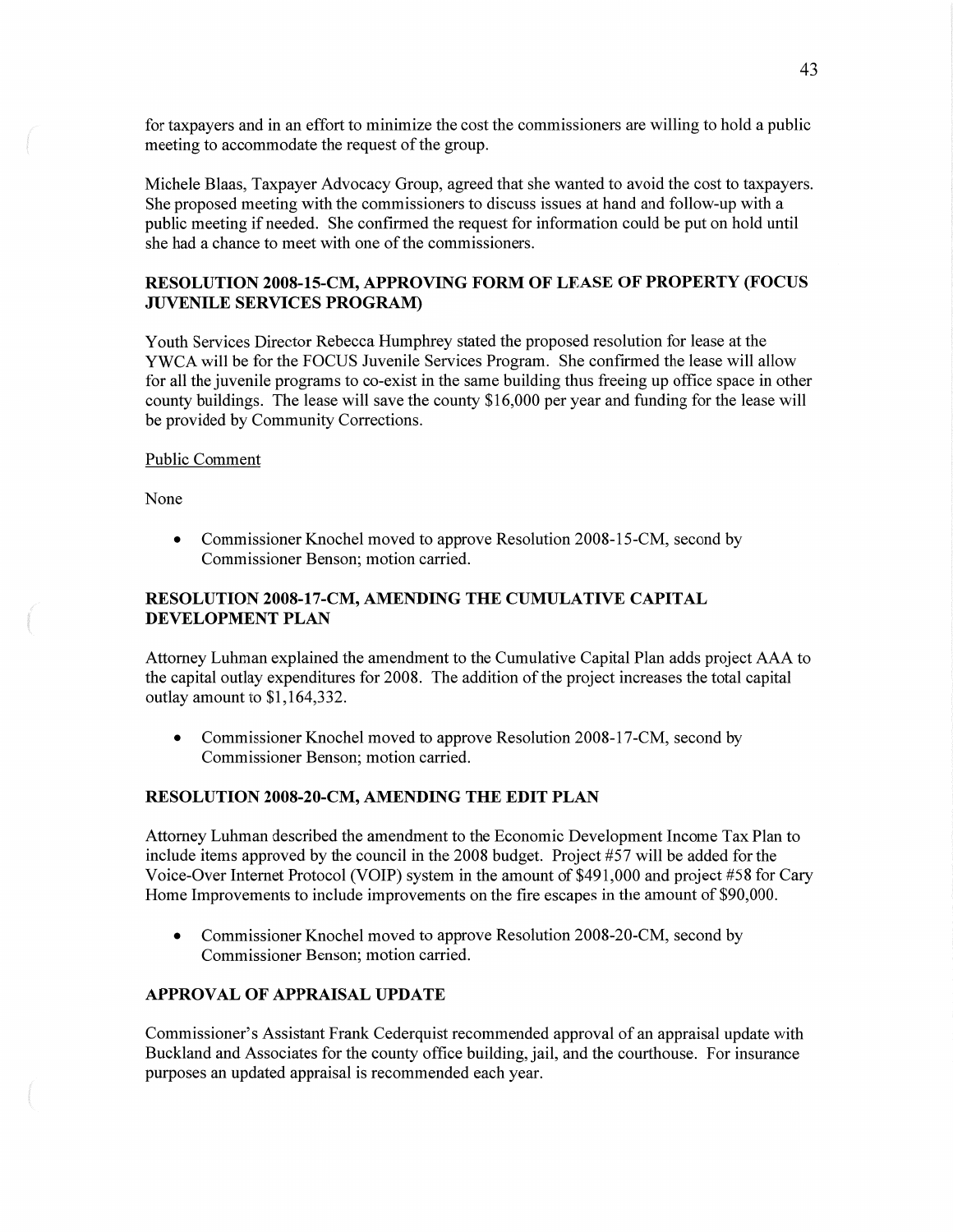• Commissioner Knochel moved to approve the reappraisal update, second by Commissioner Benson; motion carried.

## **APPOINTMENT** TO **COMMON WAGE BOARD**

*0* Commissioner Knochel moved to appoint A1 Parker to City of Lafayette Common Wage Board for various projects, second by Commissioner Benson; motion carried.

## **UNFINISHED/NEW BUSINESS**

Commissioner Knochel requested information from Highway Director Opal Kuhl regarding roads in other counties returning to gravel due to a shortage in highway funding. Tippecanoe County is not returning roads to gravel; however, decreased funding is limiting the **amount** of newly paved roads.

Commissioner Knochel is in favor of purchasing the Duncan Road property regardless of the outcome of the juvenile center. He explained several county offices have outgrown their space and the  $9<sup>th</sup>$  street property offers the opportunity for expansion.

Commissioner Benson attended the Emergency Medical Services Advisory Committee meeting. The committee discussed the need for additional medical services in the county, mutual aid, and emergency air services. It was recommended by the committee that two additional members be added.

**0** Commissioner Benson moved to appoint two additional members to the Emergency Medical Services Advisory Committee, one from Tippecanoe Emergency Ambulance Services (TEAS) and a member from the volunteer ambulance services, second by Commissioner Knochel; motion carried.

Georgia Jones, County Assessor, requested approval of the Sales Disclosure Deputy position. The position is included in the County Assessor's 2008 budget.

• Commissioner moved to approve the Sales Disclosure Deputy position, second by Commissioner Benson; motion carried.

### **REPORTS** ON **FILE**

Wabash River Parkway Tippecanoe County Public Library Clerk of the Circuit Court Treasurer Weight and Measures Building Permits

## **PUBLIC COMMENT**

Commissioner Benson encouraged employees to volunteer to work the election.

**0** Commissioner Knochel moved to adjourn.